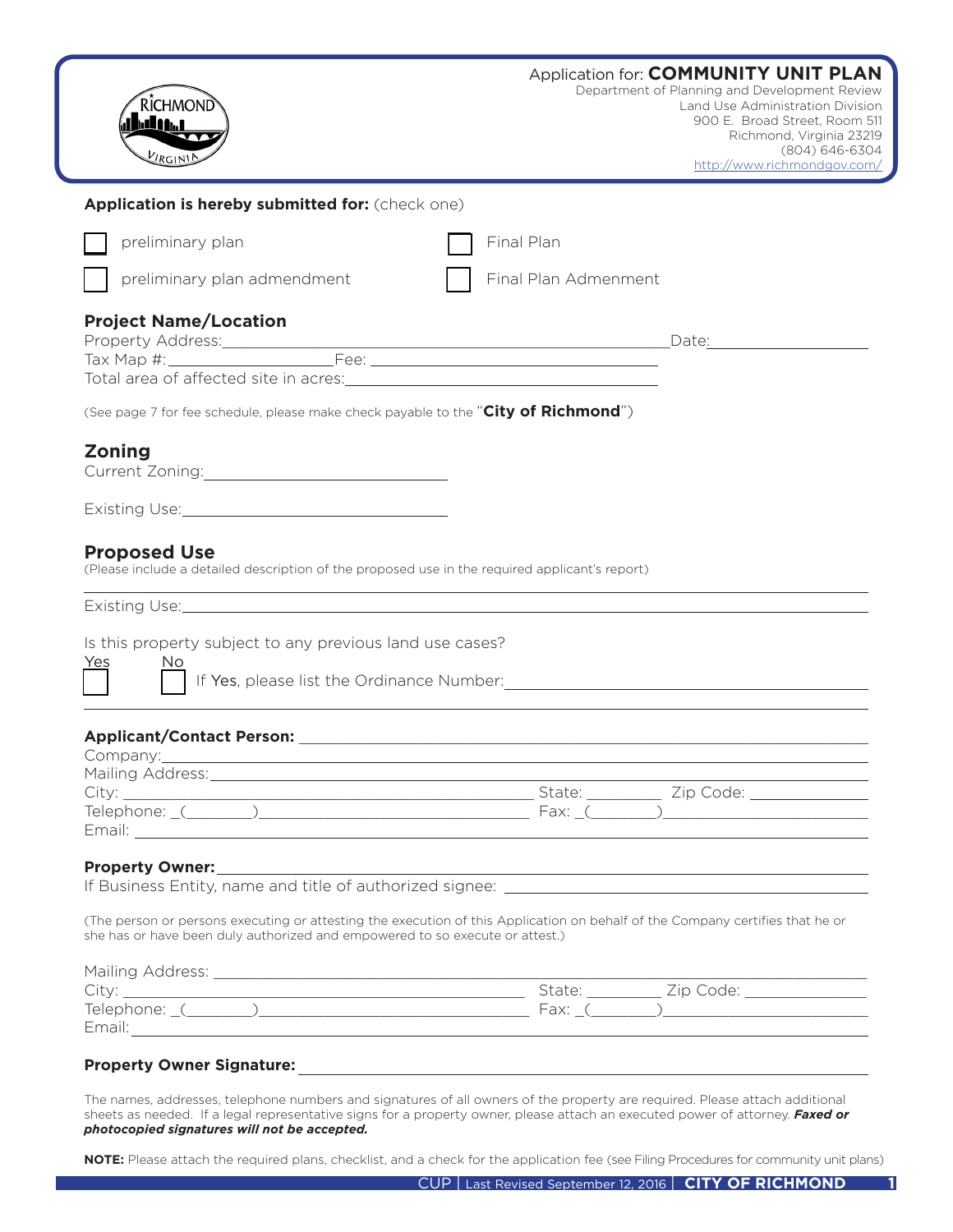

Review & Approval Process For: **COMMUNITY UNIT PLAN** 

The owner of any tract of land situated in any zoning district and which comprises not less than ten contiguous acres in area, except for intervening public streets and alleys, may submit to a community unit plan for the use and development of such land in a manner that does not conform with the regulations and restrictions prescribed for the zoning district in which such tract is situated.

Community unit plan applications are broken into two phases of review and approval; preliminary plan and final plan. The preliminary plan requires review and approval by the City Planning Commission and the City Council in the form of an ordinance. After approval of a preliminary community unit plan by the City Council and within a period of time specified in the ordinance adopting such plan, a final plan indicating in detail the proposed layout of the site and character of improvements thereon must be approved by the planning commission.

Applicants *must* schedule a pre-application conference *with the Division of Land Use Administration staff* to review related Master Plan, land use and other issues that may be involved prior to making application. Please call (804) 646-6304 to schedule an appointment with the staff. Staff will review submitted applications to ensure all required materials and information are provided. If the application is not acceptable, the required information must be provided prior to formal staff review.

**Preliminary plan review & approval process:** Applicants should discuss the proposed preliminary plan application with area civic associations, property owners, residents, and the area Council Representative prior to submitting an application. Letters from the associations and property owners stating their position in regards to the request should be submitted with the application.

A preliminary plan application must contain the following information:

- The maximum number of dwelling units and maximum amount of commercial and residential floor area proposed; **1.**
- The general character and location of all buildings, structures and open spaces; **2.**
- **3.** The general location of all means of ingress and egress and areas for the parking and circulation of vehicles;
- The specific features of the plan which are intended to ensure compatibility with adjacent **4.** development; and
- **5.** A report showing how the plan meets the criteria set forth in §30-456.4 of the City Code. It must be shown that the use of the land and the design, construction, maintenance and operation of the structures, facilities and appurtenances proposed will adequately safeguard the health, safety and welfare of the occupants of the adjoining and surrounding property; will not unreasonably impair an adequate supply of light and air to adjacent property; will not unreasonably increase congestion in streets; will not unreasonably increase public danger from fire or otherwise unreasonably affect public safety; and will not diminish or impair the established values of property in surrounding areas.

Once a complete application is received, the Division of Land Use Administration circulates the application materials to appropriate City agencies as determined necessary. City agencies reviewing the proposal may include: Public Works, Building Permits & Inspections, Public Utilities, Water Resources, Zoning Administration, and Fire and Emergency Services. The Division of Land Use Administration will coordinate responses by City agencies. Written comments will be provided generally within 30 days of the application submittal date.

After review by these agencies and by the Division of Land Use Administration, the staff will confer with the applicant regarding suggested conditions to be included in the ordinance and any suggested changes to the plans. Once the plans are in final form, an ordinance is drafted and the plans are attached to and are made a part of the ordinance. The staff will forward a copy of the ordinance to the applicant for review and approval.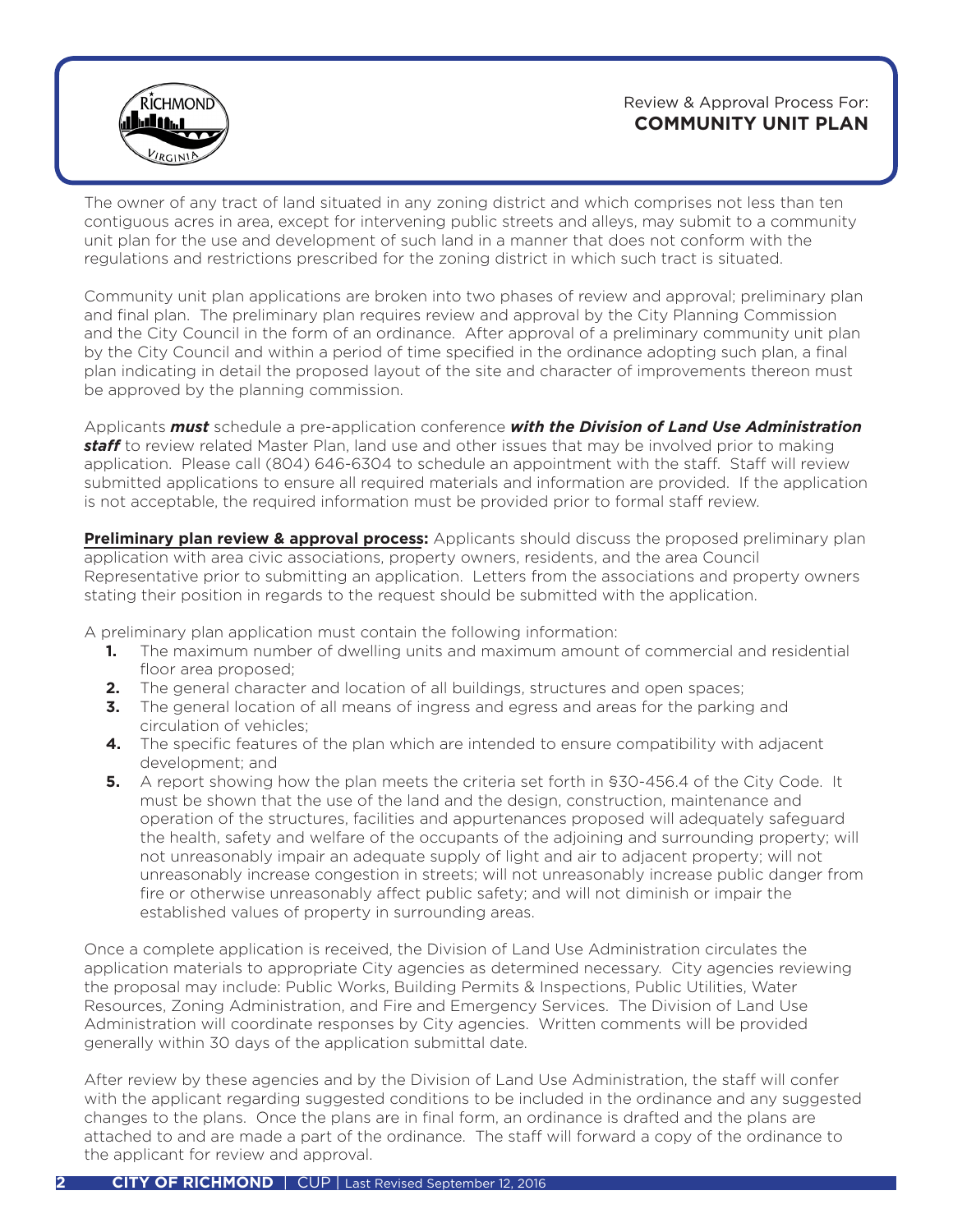Review & Approval Process For: **COMMUNITY UNIT PLAN** 



The proposed preliminary plan is then scheduled for a public hearing in front of the Planning Commission. Public notice of the hearing is posted on the site and in a daily newspaper. Notices are also mailed to the owners of all properties within 150 feet of the subject property. After receiving a report from the Department of Planning and Development Review and holding a public hearing, the Planning Commission considers the proposed preliminary plan and takes action on the plan by formal resolution. When the Planning Commission approves a preliminary plan, it forwards its resolution, together with its finding of fact, to the City Council.

The proposed ordinance authorizing the preliminary plan is then reviewed by the City Attorney's office and the City Administration. Once their review is complete, the ordinance is introduced to City Council and a public hearing in front of City Council s scheduled, usually thirty days after introduction. During this thirty-day period, public notice of the hearing is again posted on the site and in a daily newspaper. Notices are also again mailed to the owners of all properties within 150 feet of the subject property.

In general, the approval process for preliminary plans takes between 120 to 180 days. However, depending on the complexity of the proposed plan, more or less time may be required. *Incomplete submissions or major modifications to the plan during the review process may cause delays in the schedule.*

**Final plan review & approval process:** After approval of a preliminary plan by City Council and within a period of time specified in the ordinance adopting such plan, a final plan indicating in detail the proposed layout of the site and character of improvements thereon must be submitted for review and approval by the Planning Commission.

As with the preliminary plan, the final plan must that the requirements of §30-456.4 of the City Code. It must be shown that the use of the land and the design, construction, maintenance and operation of the structures, facilities and appurtenances proposed will adequately safeguard the health, safety and welfare of the occupants of the adjoining and surrounding property; will not unreasonably impair an adequate supply of light and air to adjacent property; will not unreasonably increase congestion in streets; will not unreasonably increase public danger from fire or otherwise unreasonably affect public safety; and will not diminish or impair the established values of property in surrounding areas.

The final plan must include enough detail to show that it is consistent with objectives of the preliminary plan as adopted by City Council and not in conflict with any conditions specified by City Council. The Planning Commission cannot approve the final plan if revisions subsequent to City Council approval have resulted in an increase in the number of dwelling units or amount of residential or commercial floor area, or in any greater deviation from the zoning district regulations than proposed in the preliminary plan.

Once a complete application is received, the Division of Land Use Administration circulates the application materials to appropriate City agencies as determined necessary. City agencies reviewing the proposal may include: Public Works, Building Permits & Inspections, Public Utilities, Water Resources, Zoning Administration, and Fire and Emergency Services. The Division of Land Use Administration will coordinate responses by City agencies. Written comments will be provided generally within 30 days of the application submittal date.

After review by these agencies and by the Division of Land Use Administration, the proposed final plan is then scheduled for consideration by the Planning Commission. The Planning Commission considers the proposed final plan and takes action on the plan by formal resolution. Once the final plan is approved, application for building permits must be made within a period of time specified in the resolution.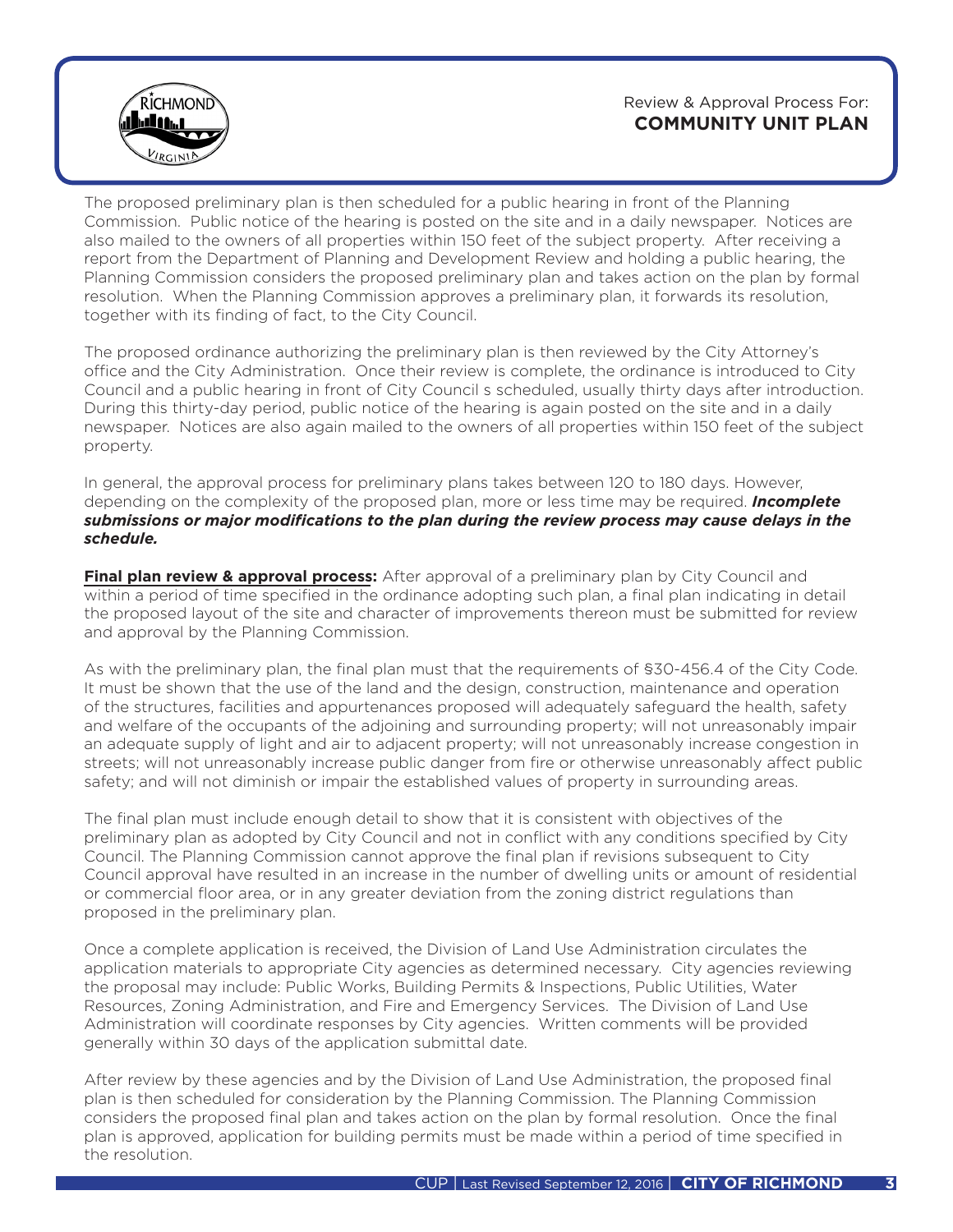Filing Procedures For: **COMMUNITY UNIT PLAN**



### **FILING**

Community Unit Plan applications are filed with the:

Department of Planning and Development Review Land Use Administration Division, Room 511 City Hall, 900 East Broad Street, Richmond, Virginia 23219 Telephone (804) 646-6304

### **APPLICATION REQUIREMENTS**

The application for a community unit plans must include the following, each part of which is explained below. Application must be submitted in *an electronic format (PDF).* 

- **1. Application form, including a completed checklist;**
- **2. Application fee;**
- **3. Application report;**
- **4. PDF of plans;**
- **5. Survey plat.**
	- **Application Form:** All the owners of the property must sign the application form. If a legal representative signs for a property owner, a copy of an executed power of attorney is required. Faxed or photocopied signatures will not be accepted. **1.**
	- **Application Fee:** The appropriate fee must accompany the application. Checks should be **2.** made payable to the "City of Richmond". The fees are determined from the following schedule:

| <b>Application Type</b>             | <b>Fee Required</b>                        |
|-------------------------------------|--------------------------------------------|
| Preliminary Plan                    | $\frac{1}{2}$ \$3,000.00 + \$100 per acre* |
| Final Plan                          | $\frac{1}{2}$ \$1,500.00 + \$100 per acre* |
| Preliminary or Final Plan Amendment | $$1,500.00 + $100$ per acre*               |

\*\$100 for each acre or fraction thereof over the first ten acres (fee is not prorated by acreage)

- **Applicant's Report:** *A written report must be submitted describing the proposed use.* The **3.** report should point out the specific features of the plan that will ensure that it will be compatible with the surrounding area, and that it is an appropriate use for the site. In addition, §30-456.4 of the City Code requires that it must be shown that the use of the land and the design, construction, maintenance and operation of the structures, facilities and appurtenances proposed will do the following:
	- Will adequately safeguard the health, safety and welfare of the occupants of the adjoining and surrounding property; **a.**
- **b.** Will not unreasonably impair an adequate supply of light and air to adjacent property;
- Will not unreasonably increase congestion in streets; **c.**
- **d.** Will not unreasonably increase public danger from fire or otherwise unreasonably affect public safety; and
- Will not diminish or impair the established values of property in surrounding areas. **e.**

The report must indicate the reasons why the applicant feels these conditions will be met (e.g., features of the plan, characteristics of the proposed use or surrounding area).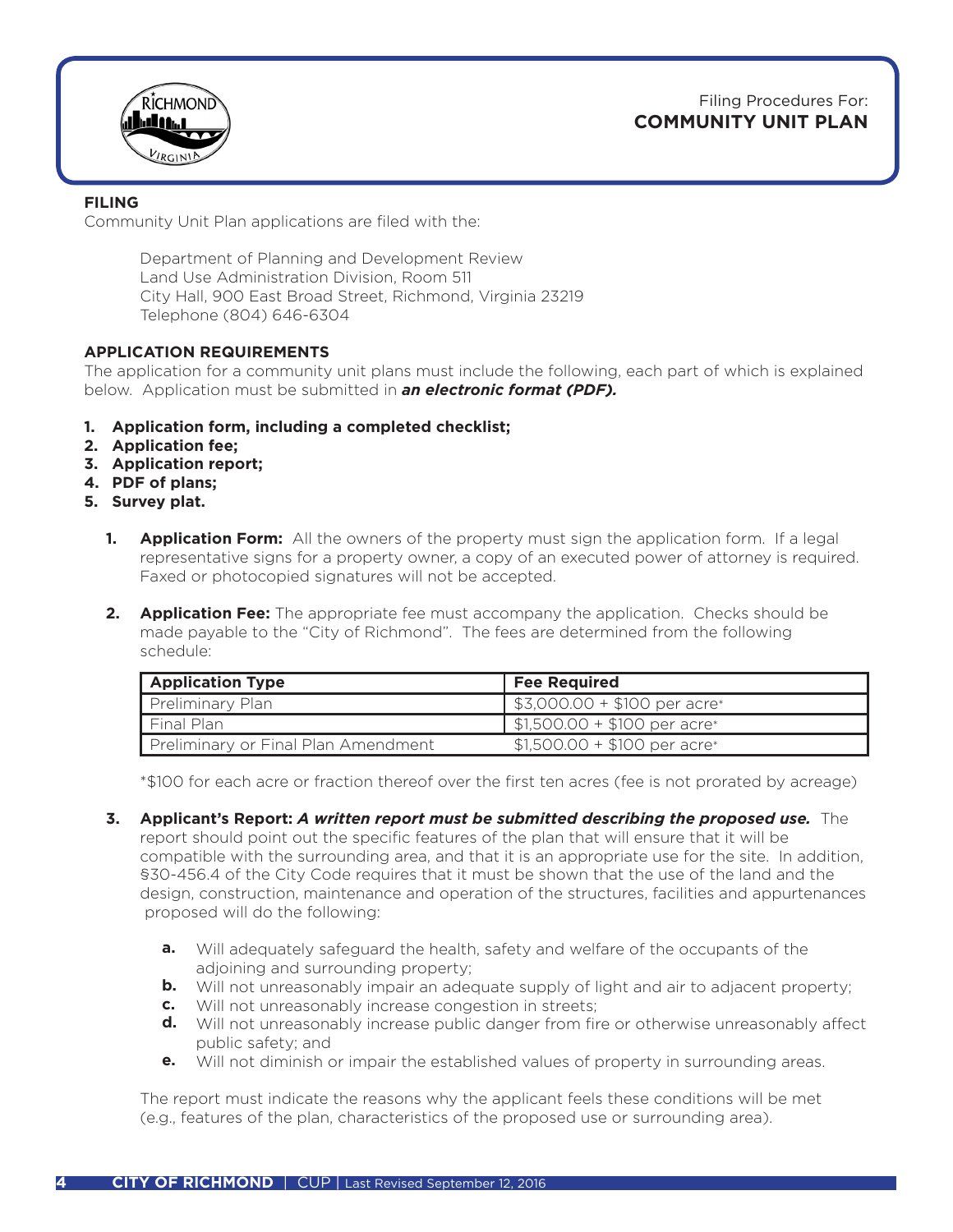

## Filing Procedures For: **COMMUNITY UNIT PLAN**

In addition to the above information the report for a preliminary plan application must include the following information:

- The maximum number of dwelling units and maximum amount of commercial and residential floor area proposed; **a.**
- **b.** The general character and location of all buildings, structures and open spaces;
- The general location of all means of ingress and egress and areas for the parking and **c.** circulation of vehicles; and
- **d.** The specific features of the plan which are intended to ensure compatibility with adjacent development.

### *Please note that the above materials will be forwarded to the City Planning Commission and City Council.*

- **Plans:** Electronic PDF of Plans are required to provide sufficient detail to permit the staff to **4.** make a determination of the compatibility of the proposed project with surrounding develop ment.
- **a.** Site Plan
- **b.** Elevation Plans
- Floor Plans **c.**
- Landscape Plans **d.**
- **e.** Signage Plan & Details
	- Lighting Plan & Details **f.**

For items required on the submitted plans, please see the attached "Checklist of Plan Requirements".

- **5. Survey Plat:** A copy of a survey plat showing the property and including metes and bounds is required. The plat should show existing physical features of the property, including:
- **a.** North arrow, scale, property address, the distance to nearest public street, preparer of plat, date, revision dates, area of site;
- **b.** Existing structures, buildings, paved areas, fences, streets, alleys, easements, and limits of the 100 year flood plain, Chesapeake Bay Preservation Area limits, wetlands, and streams.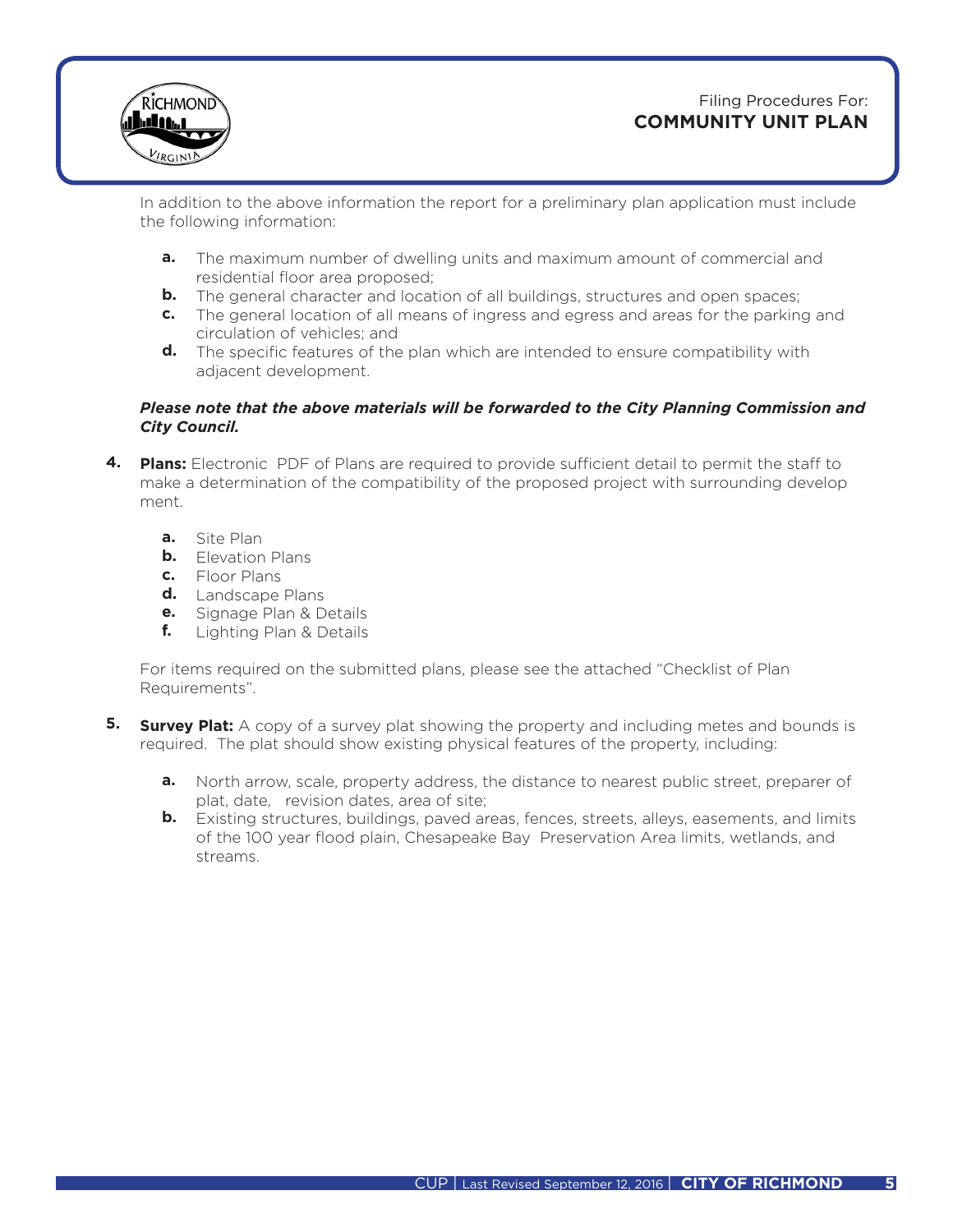

# Checklist Requirements for: **COMMUNITY UNIT PLAN**

## **The following checklist of information must be shown on the plans:**

### **Plan Requirements:**

- Name of project, developer, preparer of plans
- North arrow and bar scale;
- $\Box$  Vicinity sketch;
- $\Box$  Plan date and revision dates;
- $\Box$  Boundaries of the site, with dimensions, and the delineation of proposed phasing of development;  $\Box$  Area of site;
- Maximum number of dwelling units and maximum amount of commercial and residential floor area proposed, in tabular form;
- □ Location and character of all buildings, structures and open spaces;
- □ Location of all means of ingress and egress and areas for the parking and circulation of vehicles, including all existing or proposed public or private streets, alleys, or easements for access, ingress or egress;
- $\Box$  Specific features of the plan which are intended to ensure compatibility with adjacent development;
- $\Box$  Existing topography of the site;
- □ The location of all existing or proposed bodies of water, wetlands, flood plains, Chesapeake Bay Preservation Areas, stormwater detention or retention areas;
- The location of all existing or proposed stands of trees, landscape areas, buffers, or other significant vegetation;
- The location of existing or proposed open spaces, parks and recreation facilities, common areas, or other public spaces; and
- $\Box$  Other information as requested by the staff which may be needed to adequately review the plan. Such other information may include, but not be limited to, traffic studies, drainage studies, and other impact studies.

### **ADDITIONAL PLAN REQUIREMENTS FOR FINAL PLANS:**

- $\Box$  Floor plans of all proposed buildings;
- Elevation drawings of all proposed buildings or structures, showing the color and type of exterior building materials and treatments;
- Construction plans for all proposed public facilities, including streets, sidewalks, drainage facilities and utilities, with profiles as necessary.
- Location, size and type of all proposed drainage structures, stormwater management facilities and best management practices;
- $\Box$  Complete sets of drainage computations, stormwater management computations for compliance with the Chesapeake Bay Preservation Ordinance, as required, and computations for the design of any proposed stormwater detention or retention area, as required. Computations may be provided on separate sheets, rather than included in the plans;
- $\Box$  Proposed grading or proposed contours, including proposed erosion control measures;
- **□** Location, size and type of all utility lines, including gas, water, sanitary sewer, electric, telephone and cable television service;
- $\Box$  The location, number, size and type of all proposed plant materials;
- $\Box$  Location, type, height and details of all proposed lighting on the site, including photometric drawings as required by the staff; and
- $\Box$  The location and details of all existing and proposed signage.